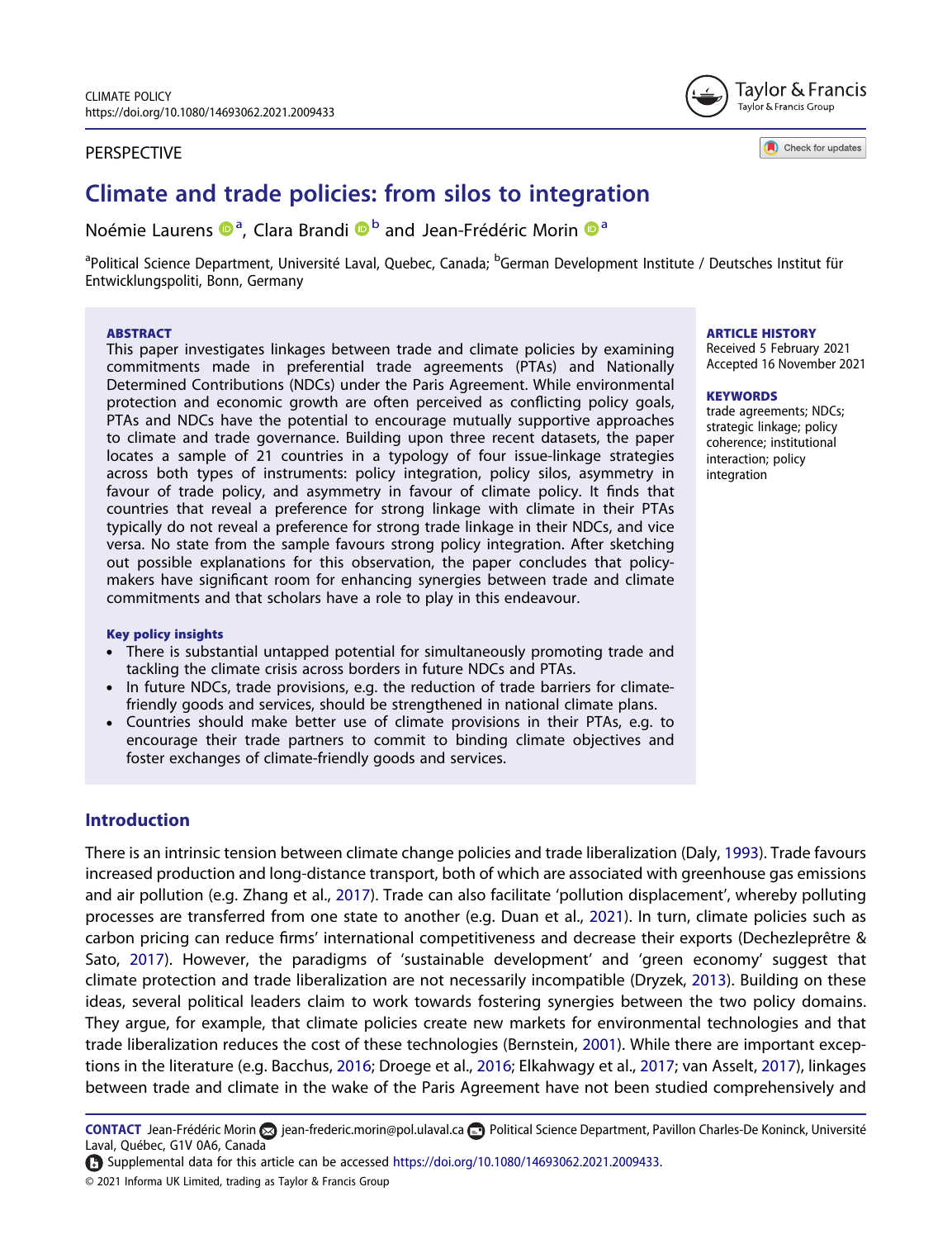deserve more attention by both scholars and policy-makers. To what extent are countries integrating climate and trade policies? Who are the real champions of policy integration, and what can be learned from them?

<span id="page-1-3"></span><span id="page-1-1"></span>This paper investigates policy integration on trade and climate from an institutionalist perspective. Here, we define institutions as arrangements established by countries that prescribe or proscribe behaviour (Koremenos et al., [2001,](#page-5-10) p. 762). In other words, instead of studying political discourses or bureaucratic processes, as several studies on policy coherence do (e.g. Adelle & Russel, [2013\)](#page-5-11), we analyze institutionalized commitments on trade and the environment. To facilitate cross-country comparisons, we focus on commitments made within two types of international institutions: preferential trade agreements (PTAs) and Nationally Determined Contributions (NDCs). While PTAs are legally binding treaties concluded between two or more countries, NDCs are unilateral instruments provided for by the Paris Agreement (Pauw & Klein, [2020](#page-5-12)).<sup>1</sup>

<span id="page-1-6"></span><span id="page-1-5"></span><span id="page-1-2"></span>These two types of institutions offer opportunities for linkages with the other policy domain: some PTAs include provisions on climate change (Morin & Jinnah, [2018](#page-5-13)), and some NDCs include commitments favouring climate-friendly trade liberalization (Brandi, [2017\)](#page-5-14). For example, the 2015 Korea-New Zealand Free Trade Agreement states that 'the Parties will encourage and facilitate […] sustainable production systems, including for example climate change impacts, mitigation and adaptation, and the role of the agriculture, forestry and fisheries sectors in contributing to low-carbon green growth' (art. 14.3, 1, iii). In the case of NDCs, Guyana's 2015 climate plan, for instance, includes the commitment 'to remove import duty and tax barriers for the importation of renewable energy equipment'. Both types of linkages can generate mutually beneficial outcomes for tackling climate change and promoting trade flows at the same time. However, the current literature on trade and climate linkages fails to systematically compare institutional linkages in both types of instruments and therefore only tells part of the story. The original data combination proposed in this paper aims to fill this gap.

<span id="page-1-4"></span>There are two nonexclusive types of issue linkages: substantive and strategic (Leebron, [2002](#page-5-15)). Substantive linkages associate two issues because they have intrinsic consequences for each other. For example, trade and climate can be linked to reduce their respective negative externalities or to create synergies between them. Certain provisions in both PTAs and NDCs focus on reducing trade barriers in order to promote the diffusion of climate-friendly goods and services. By contrast, strategic linkages are based on negotiation strategies. For example, trade negotiators might want to include climate provisions in an agreement, even if these provisions are unrelated to trade in any form or fashion, to appease a group of environmentally oriented parliamentarians that will have to vote on the ratification of the trade agreement. Some strategic linkages have a recognized substantive basis, but it is not necessarily the case. If two issues are perceived as substantively and mutually linked, one might expect policy-makers to address them jointly in any political circumstances. However, if issues are linked only for strategic reasons, the linkage might be very sensitive to the type of institutions (PTAs or NDCs) where the linkage is formalized.

As a result, states can adopt different issue-linkage strategies in their PTAs and NDCs. [Table 1](#page-1-0) illustrates our typology. First, a state can include trade-liberalizing commitments in its NDCs, but ignore climate change in its PTAs (Type 1). This combination suggests an asymmetrical integration of both issues that favours mainstreaming trade into climate policy. Second, a state can both encourage climate protection in its PTAs and trade liberalization in its NDCs (Type 2). This strategy suggests a consistent preference for policy integration. Third, a state can establish a linkage in its PTAs, but not in its NDCs (Type 3), indicating an asymmetric preference for linking both issues in trade policies. Fourth, a state can choose to ignore climate considerations in its PTAs and trade liberalization objectives in its NDCs (Type 4). We refer to this strategy as policy silos. The rest of the paper explains where we locate different countries in this typology and discusses the policy implications.

<span id="page-1-0"></span>Table 1. Issue-linkage strategies between trade and climate in PTAs and NDCs.

|             |                                             | PTAs                                                               |                                                                         |
|-------------|---------------------------------------------|--------------------------------------------------------------------|-------------------------------------------------------------------------|
|             |                                             | Weak linkage with climate protection                               | Strong linkage with climate protection                                  |
| <b>NDCs</b> | Strong linkage with trade<br>liberalization | Type 1: Asymmetry in favour of trade policy<br>(pro-trade linkage) | Type 2: Policy integration                                              |
|             | Weak linkage with trade<br>liberalization   | Type 4: Policy silos                                               | Type 3: Asymmetry in favour of climate policy (pro-<br>climate linkage) |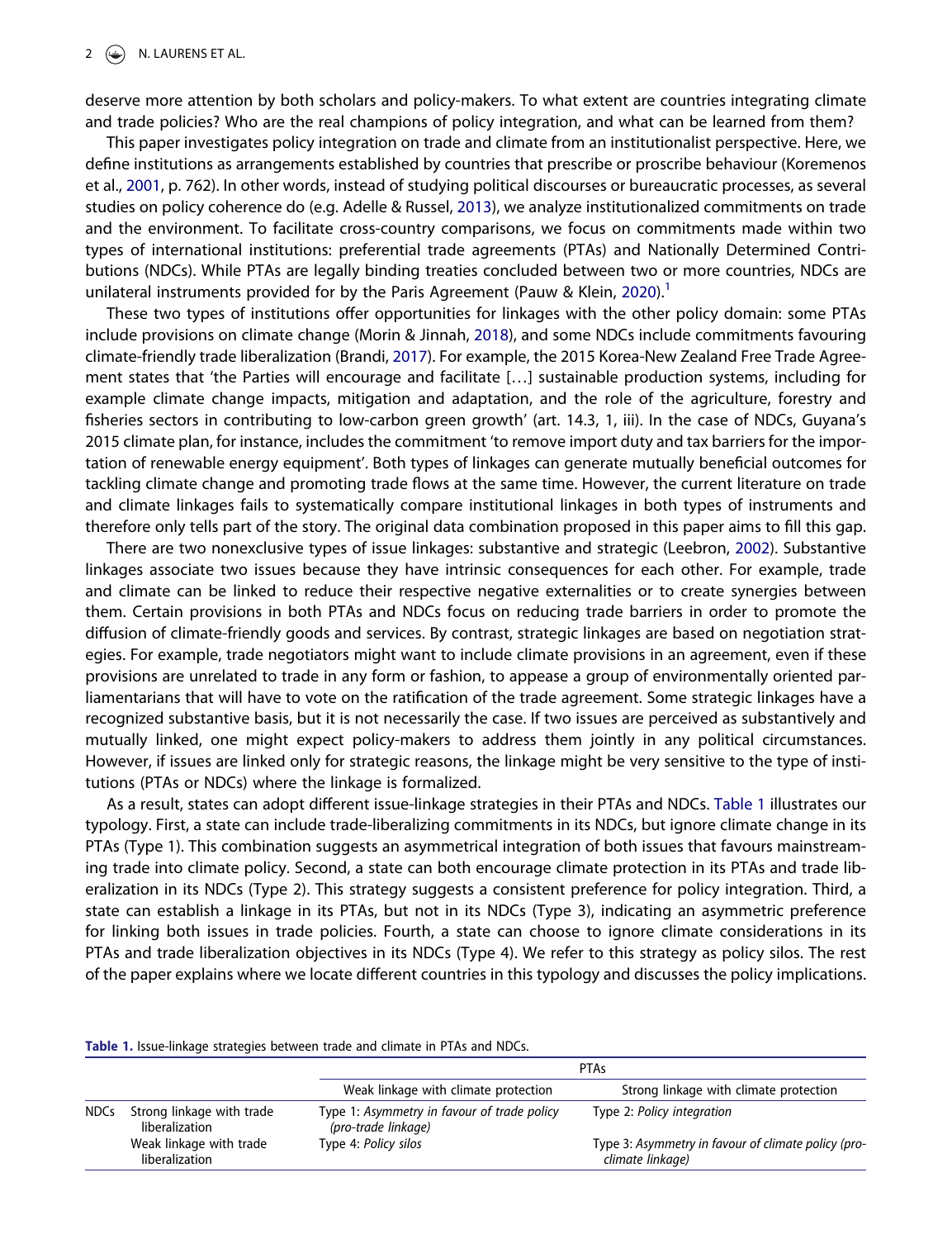#### Data and methodology

<span id="page-2-1"></span><span id="page-2-0"></span>This paper draws from three recent datasets. The first two are the NDC Explorer (Pauw et al., [2016\)](#page-5-16), which documents various types of NDC commitments, and a more detailed dataset on trade-specific provisions in NDCs (Brandi, [2017\)](#page-5-14). We retain from the latter five types of commitments that are favourable to trade liberalization, including, for example, provisions on reducing trade barriers for climate-friendly goods and services, and promoting them with the help of standards and labels. The third dataset is the TRade and ENvironment Database (TREND) (Morin et al., [2018\)](#page-5-17). Out of the 295 types of environmental provisions that are included in PTAs and covered by this dataset, 19 are related to climate change, including, for instance, references to the Kyoto Protocol and provisions on greenhouse gas emissions reduction. To compare NDC commitments to PTA provisions, we only consider 58 PTAs concluded from 2012 to 2018, a period during which the first set of NDCs were drafted and submitted.

We assume that the design of a given PTA reflects the preference of its most powerful party. Therefore, to infer country preferences towards climate protection in PTAs, we exclude less powerful signatories and PTAs with a low degree of power asymmetry from our analysis. We measure economic power as the gross national income (GNI), with data from the World Bank Indicators.

Lastly, we build a Linkage-to-Trade Index (for NDCs) and a Linkage-to-Climate Index (for PTAs). Both indices attribute different weights to the climate and trade items depending on their degree of precision and obligation. For example, the NDC commitment to reduce trade barriers is given more weight in the Linkage-to-Trade Index than a commitment to favour market mechanisms in climate governance. Conversely, a mere reference to the Paris Agreement in a PTA is given less weight in the Linkage-to-Climate Index than a requirement to implement it. The Supplementary Material provides more details on the trade and climate items included in both indices, their respective weights, and the case selection process.

[Figure 1](#page-3-0) shows the linkage strategies of the sample of 21 countries resulting from our asymmetry-based selection process. The dashed lines represent the mean for each axis and can be interpreted as conceptual boundaries of the four strategies: countries in the top left quadrant display a preference for issue-linkage in NDCs (e.g. Brazil); countries in the top right quadrant favour policy integration (e.g. on the borderline, the European Union and South Korea); countries in the bottom right quadrant display a preference for issue-linkage in PTAs (e.g. Argentina and Japan); and countries in the bottom left quadrant favour policy silos (e.g. Turkey).

#### **Results**

While [Figure 1](#page-3-0) displays several countries with a substantial Linkage-to-Climate Index in their recent trade agreements, there is hardly any country in the sample with a Linkage-to-Trade Index greater than 1. This means that the countries in the sample do not reveal a preference for a strong linkage with trade liberalization in their NDC.<sup>2</sup> We acknowledge, however, that even if no clear trade-linkages show up in a country's NDC, this does not imply that the country does not have climate-related trade measures in place. Brazil, a clear example of a pro-trade linkage, stands out as an exception with its 2016 NDC, which includes references to international market mechanisms and the promotion of potentially trade-relevant standards for clean technologies.<sup>[3](#page-4-2)</sup>

Interestingly, there is no clear-cut example of a Type 2 state, favouring strong policy integration. The EU is a frontrunner in terms of trade-climate-linkages in its PTAs (see [Figure 1](#page-3-0)). Today, all recent EU trade agreements include provisions on climate change. As a result, 40% of PTAs that include at least one provision on climate change are EU agreements. In 2018, the EU announced that all its future PTAs need to include a reference to the ratification and implementation of the Paris Agreement, as its 2017 trade agreement with Japan already does. Moreover, the EU has pushed for climate-friendly trade-liberalizing measures in other contexts, such as the negotiations for an Environmental Goods Agreement at the World Trade Organization. At the same time, the EU's NDC hardly contains any trade-related commitment, apart from a reference to international market mechanisms. However, the European NDC had to be agreed on by all Member States within a short period of time, which might explain why the document is strikingly brief.

The pro-climate linkage category (Type 3) is above all represented by Argentina.<sup>[4](#page-4-3)</sup> Argentina has a high Linkage-to-Climate Index because of the PTA it concluded with Chile in 2017, which contains eight different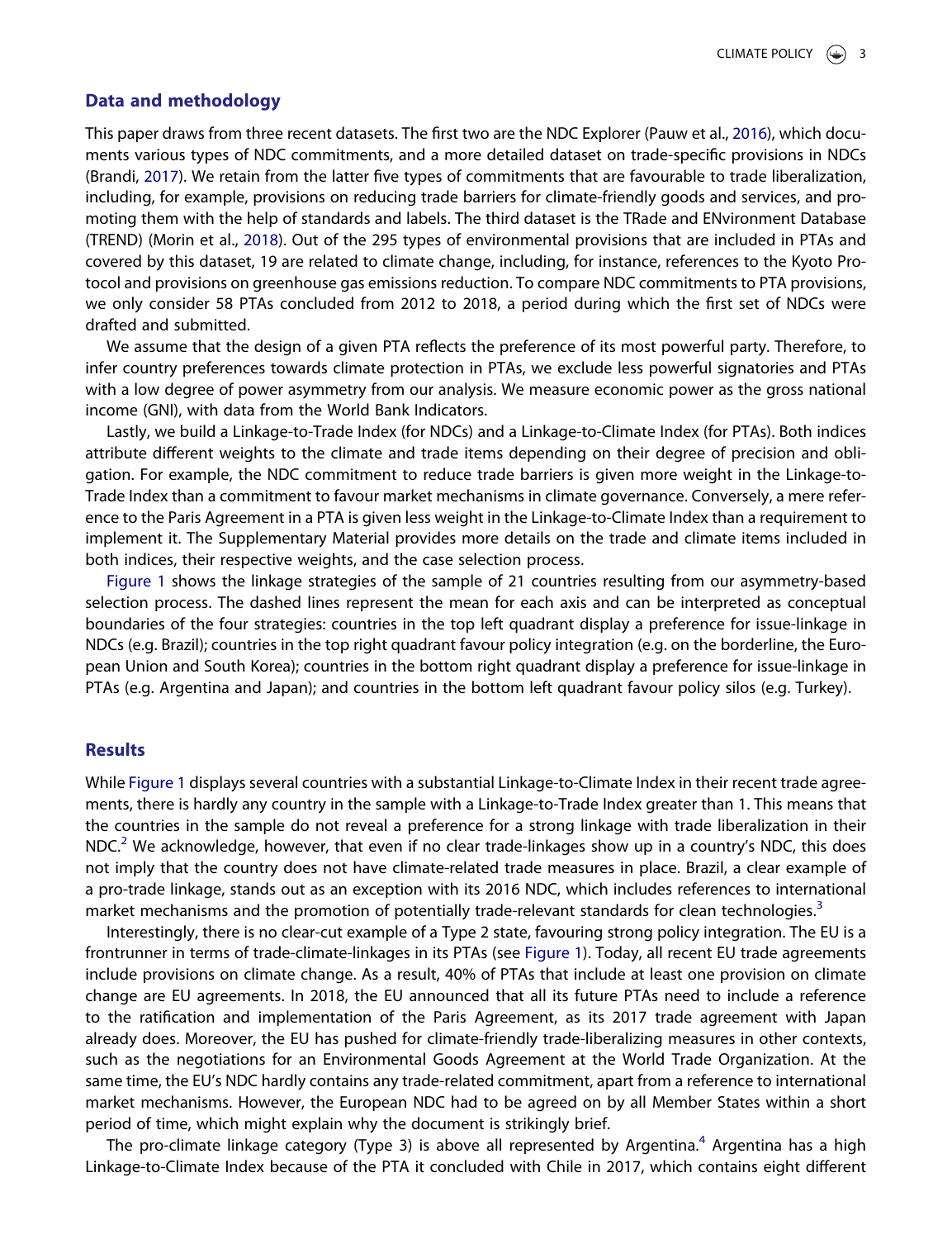<span id="page-3-0"></span>

Figure 1. Trade-Climate Linkage Strategies.<sup>[5](#page-4-4)</sup>

climate provisions. Lastly, Turkey is a clear example of the policy silo category (Type 4), but other countries represent borderline cases of this category. Indeed, the US, China, Russia, and Canada pay scant attention to climate in their PTAs and to trade liberalization in their NDC. For instance, Canada, which is often perceived as an environmentally friendly country, included climate provisions as one of its negotiating objectives for the USMCA, but the stance of the US at that time, a more powerful partner, led to a PTA that disregards climate issues (Laurens et al., [2019\)](#page-5-18).

#### <span id="page-3-2"></span>**Discussion**

<span id="page-3-5"></span>Several factors can explain this trend towards low policy integration across PTAs and NDCs, beginning with the drafting process of NDCs. According to Röser et al. ([2020](#page-5-19)), policy coordination with and across several ministries was a concern for a substantial share of countries (27% of the respondents to survey) when preparing their NDCs. Moreover, drafting an NDC requires analytical and technical resources that many countries were lacking during the first submission phase in the run-up to the Paris Climate Summit (Röser et al., [2020](#page-5-19)). Therefore, several developing countries relied on support from international development actors. In turn, this combination with the lack of general guidance from the UNFCCC on how to draft NDCs (Pauw & Klein, [2020,](#page-5-12) p. 406), might have led numerous countries to overlook broader issues such as trade.

<span id="page-3-3"></span><span id="page-3-1"></span>Domestic economic factors are also likely at play. It may be that wealthy environment-friendly countries might refer relatively more to environmental objectives in their trade agreements and include fewer growthoriented provisions in their NDC, as the cases of the EU and Switzerland show (see [Figure 1](#page-3-0)), while trade-dependent developing countries, such as Small Island Developing States, might be more inclined to put the emphasis on trade liberalization in their international instruments (Brandi, [2017,](#page-5-14) p. 13). It may also be the case that some countries perceive an economic incentive in avoiding stringent climate policies (e.g. Arlota, [2020\)](#page-5-20). Despite growing evidence that green economy policies can foster economic growth (e.g. OECD, [2017;](#page-5-21) Nair et al., [2021\)](#page-5-22), the argument that strict environmental regulation leads pollution-intensive firms to shift their production to regions with lower standards may seem compelling to policy-makers. Consequently, significant fossil fuel producers, such as Venezuela, or major greenhouse gas emitters, such as China and the US, may see climate regulation as a potential barrier to their economic growth and competitiveness. This perspective is unlikely to encourage policy integration in PTA negotiations.

<span id="page-3-4"></span>Domestic politics is also likely to matter. For instance, New Zealand scores low on the Linkage-to-Climate Index because its 2013 PTA with Taiwan is rather silent on climate issues. This PTA was concluded under Prime Minister John Key, who has publicly expressed his prioritization of economic concerns over environmental ones (NBR, [2014\)](#page-5-23). By contrast, his successor, Prime Minister Jacinda Ardern, is vocal on the need to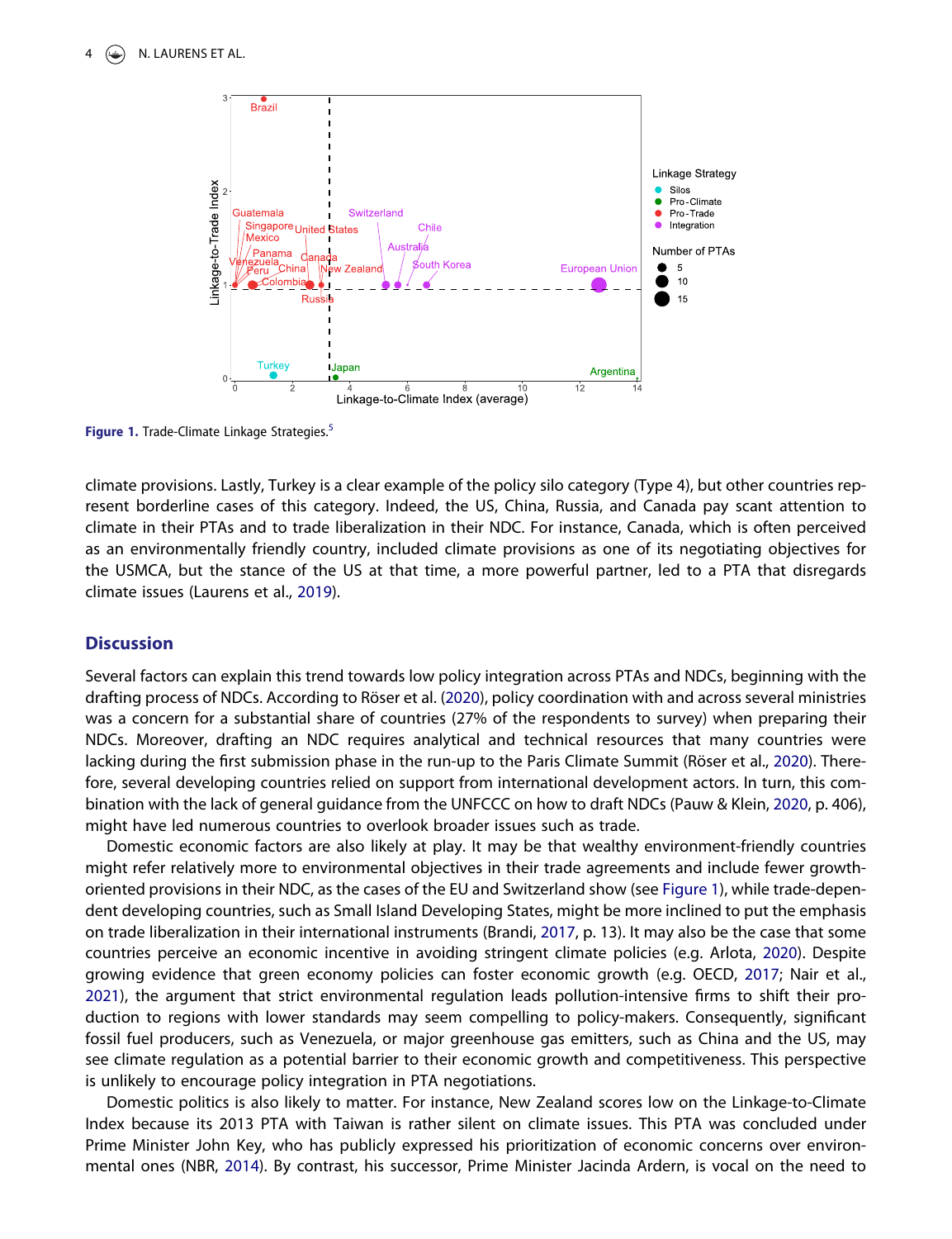better integrate trade and climate policies, as illustrated by the current negotiations of the Agreement on Climate Change, Trade and Sustainability (ACCTS). It can therefore be expected that the political orientation of the executive has an important impact on the linkage strategy favoured by a given country. Against this background, President Joe Biden's reversal of his predecessor's decision to withdraw the US from the Paris Agreement could foreshadow more climate-friendly US PTAs in the future.

Lastly, the different backdrops of PTAs and NDCs may explain why the Linkage-to-Climate Index shows higher values than the Linkage-to-Trade Index. Indeed, PTAs are well and long established instruments. The first reference to the trade-environment nexus in trade negotiations dates back to the 1947 General Agreement on Tariffs and Trade (article XX). By contrast, NDCs are much more recent, which may be a reason why crosscutting issues and inter-ministerial exchange on policy integration, say between climate and trade, are only slowly taken on board in the climate context.

## Conclusion

This paper finds that countries that reveal a preference for strong linkage with climate in their PTAs typically do not reveal a preference for a strong trade linkage in their NDC, and vice versa. We argue that our double-sided approach offers a more comprehensive understanding of countries' positions on trade and climate policies than studies that only look at one side of the coin. This paper, however, only sets out the foundation for better understanding. More research is needed, in particular on negotiators' motivations to link several issues consistently across different policy instruments. In addition, this paper only covers PTAs concluded before 2019 and the first generation of NDCs. Future research could apply our methodology to investigate how these linkages evolve over time once the next generations of instruments are available. The consistency in linkage preferences could also be analyzed more systemically across broader sets of instruments, such as environmental treaties, domestic environmental laws, or tariffs applied to environmental goods. Finally, our research question could be extended to other issue-areas, such as investment, security, and human rights.

There is ample untapped potential for decision-makers to go further in making use of climate provisions in trade agreements and trade-liberalizing commitments in climate instruments. PTAs and NDCs can generate win-win solutions for promoting economically beneficial trade flows and tackling the climate crisis. For example, PTAs can be used as a tool for conditioning market access to strong climate action. Conversely, while several NDCs include a commitment to reduce trade barriers for climate-related technologies to foster the mitigation of climate change, there is substantial potential for a stronger emphasis on this type of traderelated measure. Climate-friendly trade provisions should be strengthened in future NDCs to make use of such mutually beneficial options.

#### <span id="page-4-0"></span>**Notes**

- 1. The Paris Agreement requires its parties to 'prepare, communicate and maintain successive nationally determined contributions that [they] intend to achieve' (art. 4, 2) to reduce national greenhouse gas emissions and adapt to the impacts of climate change.
- <span id="page-4-1"></span>2. We also assessed the 2020 NDC updates to investigate whether they involved substantially more or fewer linkages to trade, but the overall picture remained the same.
- <span id="page-4-2"></span>3. While the EU-Mercosur PTA (2019) includes a provision that commits Mercosur countries, including Brazil, to the 2015 Paris Agreement, this provision was inserted by the EU rather than its negotiation partners.
- <span id="page-4-3"></span>4. Argentina's second NDC, submitted in 2020, now states that 'the adoption of barriers to international trade with climate change objectives has to be avoided'. This makes Argentina represent a case of 'policy integration'.
- <span id="page-4-4"></span>5. Extending the sample to the whole population of countries without asymmetry consideration confirms the trend observed in [Figure 1.](#page-3-0) Nevertheless, the whole population shows greater variation on the Linkage-to-Trade Index because highly tradedependent and climate vulnerable countries (such as, for instance, Seychelles, Togo, and Tuvalu) tend to include numerous trade-liberalizing items in their NDCs but are assumed to not have a strong enough bargaining power when it comes to negotiating climate provisions in PTAs.

### Disclosure statement

No potential conflict of interest was reported by the author(s).